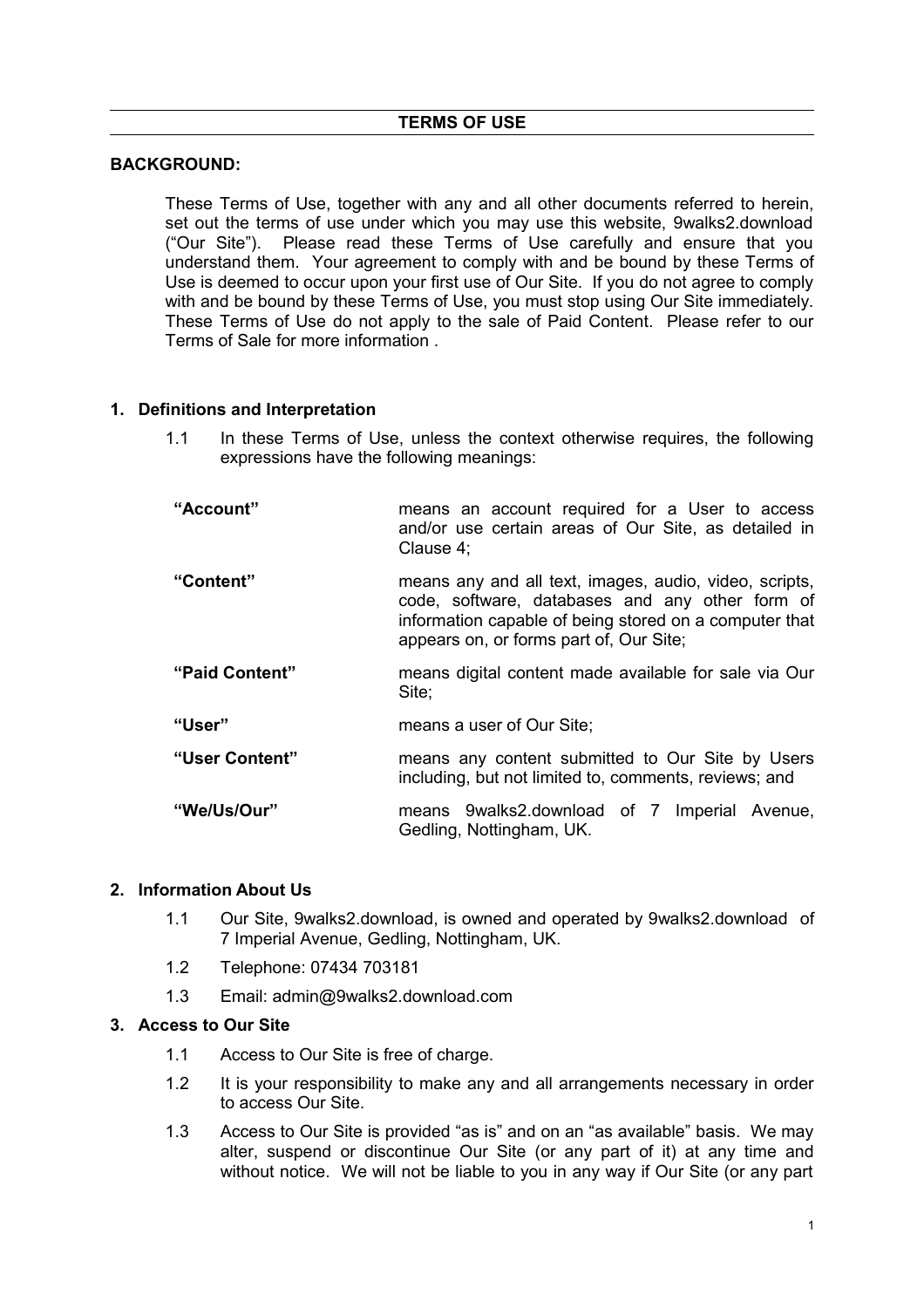of it) is unavailable at any time and for any period.

# **4. Accounts**

Our site **does not** operate in a way which allows you to create an account.

# **5. Intellectual Property Rights**

- 1.1 With the exception of User Content (see Clause 6), all Content included on Our Site and the copyright and other intellectual property rights subsisting in that Content, unless specifically labelled otherwise, belongs to or has been licensed by Us. All Content (including User Content) is protected by applicable United Kingdom and international intellectual property laws and treaties.
- 1.2 Subject to sub-Clauses 5.3 and 5.6 you may not reproduce, copy, distribute, sell, rent, sub-licence, store, or in any other manner re-use Content from Our Site unless given express written permission to do so by Us.
- 1.3 You may:
	- 3.a.1 Access, view and use Our Site in a web browser (including any web browsing capability built into other types of software or app);
	- 3.a.2 Download any Content where We have provided a link enabling you to do so;
	- 3.a.3 Download Our Site (or any part of it) for caching;
	- 3.a.4 Print one copy of any page(s) from Our Site;
	- 3.a.5 Download extracts from pages on Our Site; and
	- 3.a.6 Save pages from Our Site for later and/or offline viewing.
- 1.4 Our status as the owner and author of the Content on Our Site (or that of identified licensors, as appropriate) must always be acknowledged.
- 1.5 You may not use any Content printed, saved or downloaded from Our Site for commercial purposes without first obtaining a licence from Us (or our licensors, as appropriate) to do so. This does not prohibit the normal access, viewing and use of Our Site for general information purposes whether by business users or consumers.
- 1.6 Nothing in these Terms of Use limits or excludes the fair dealing provisions of Chapter III of the Copyrights, Designs and Patents Act 1988 'Acts Permitted in Relation to Copyright Works', covering in particular the making of temporary copies; research and private study; the making of copies for text and data analysis for non-commercial research; criticism, review, quotation and news reporting; caricature, parody or pastiche; and the incidental inclusion of copyright material.

## **6. User Content**

1.1 Our Site **does not** display user content, in the form of comments or reviews, or in any other way. Information submitted using the forms on Our Site is dealt with according to our Privacy Policy and is not shared or published.

## **7. Links to Our Site**

- 1.1 You may link to Our Site provided that:
	- 1.a.1 you do so in a fair and legal manner;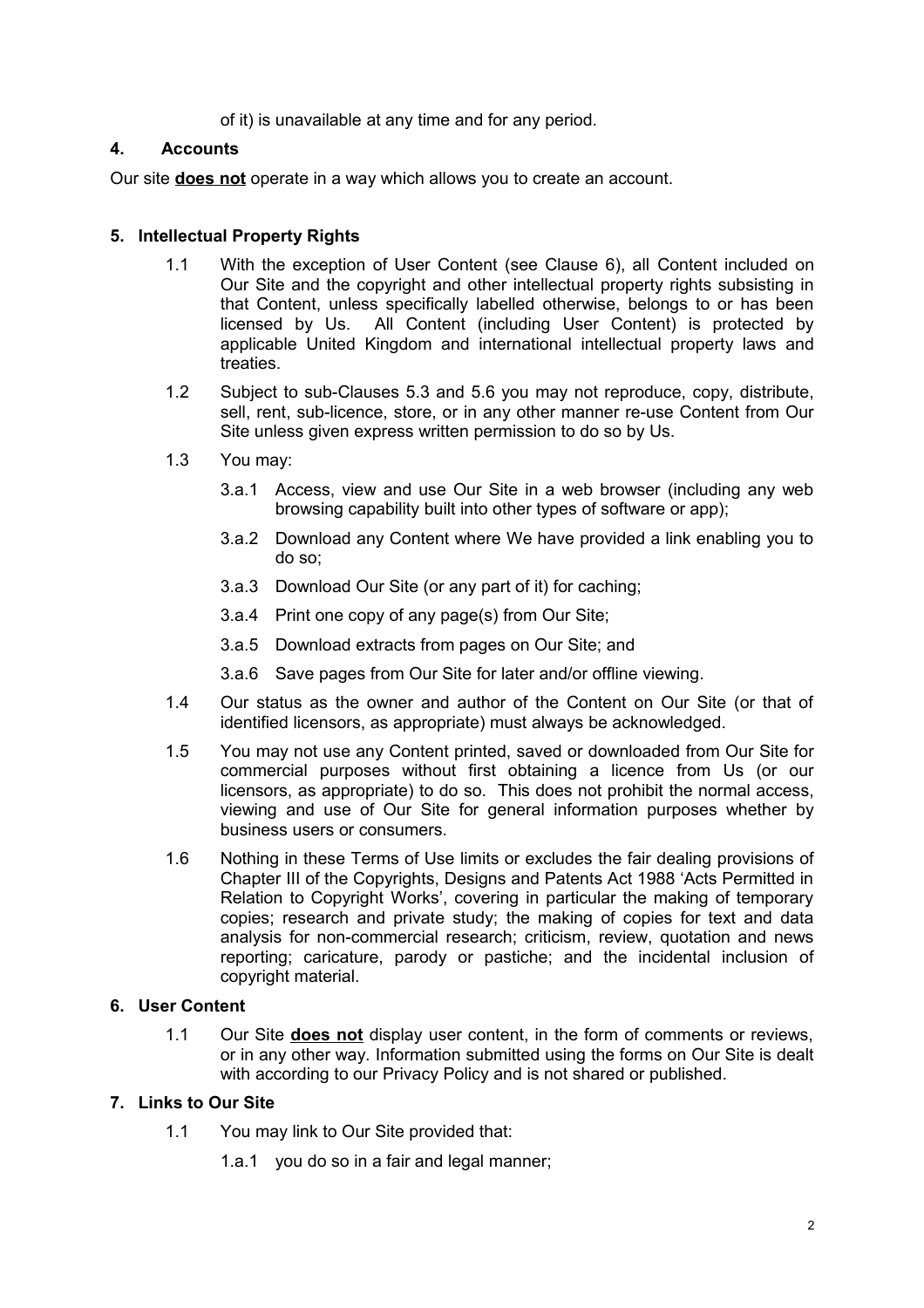- 1.a.2 you do not do so in a manner that suggests any form of association, endorsement or approval on Our part where none exists;
- 1.a.3 you do not use any logos or trade marks displayed on Our Site without Our express written permission; and
- 1.a.4 you do not do so in a way that is calculated to damage Our reputation or to take unfair advantage of it.
- 1.2 You may link to any page of Our Site.
- 1.3 Framing or embedding of Our Site on other websites is not permitted without Our express written permission. Please contact Us at admin@9walks2.download for further information.
- 1.4 You may not link to Our Site from any other site the main content of which contains material that:
	- 4.a.1 is sexually explicit;
	- 4.a.2 is obscene, deliberately offensive, hateful or otherwise inflammatory;
	- 4.a.3 promotes violence;
	- 4.a.4 promotes or assists in any form of unlawful activity;
	- 4.a.5 discriminates against, or is in any way defamatory of, any person, group or class of persons, race, gender, religion, nationality, disability, sexual orientation, or age;
	- 4.a.6 is intended or is otherwise likely to threaten, harass, annoy, alarm, inconvenience, upset, or embarrass another person;
	- 4.a.7 is calculated or is otherwise likely to deceive another person;
	- 4.a.8 is intended or is otherwise likely to infringe (or to threaten to infringe) another person's privacy;
	- 4.a.9 misleadingly impersonates any person or otherwise misrepresents the identity or affiliation of a particular person in a way that is calculated to deceive (obvious parodies are not included in this definition provided that they do not fall within any of the other provisions of this sub-Clause 7.4);
	- 4.a.10 implies any form of affiliation with Us where none exists;
	- 4.a.11 infringes, or assists in the infringement of, the intellectual property rights (including, but not limited to, copyright, trade marks and database rights) of any other party; or
	- 4.a.12 is made in breach of any legal duty owed to a third party including, but not limited to, contractual duties and duties of confidence.
- 1.5 The content restrictions in sub-Clause 7.4 do not apply to content submitted to sites by other users provided that the primary purpose of the site accords with the provisions of sub-Clause 7.4. You are not, for example, prohibited from posting links on general-purpose social networking sites merely because another user may post such content. You are, however, prohibited from posting links on websites which focus on or encourage the submission of such content from users.

## **8. Links to Other Sites**

Links to other sites may be included on Our Site. Unless expressly stated, these sites are not under Our control. We neither assume nor accept responsibility or liability for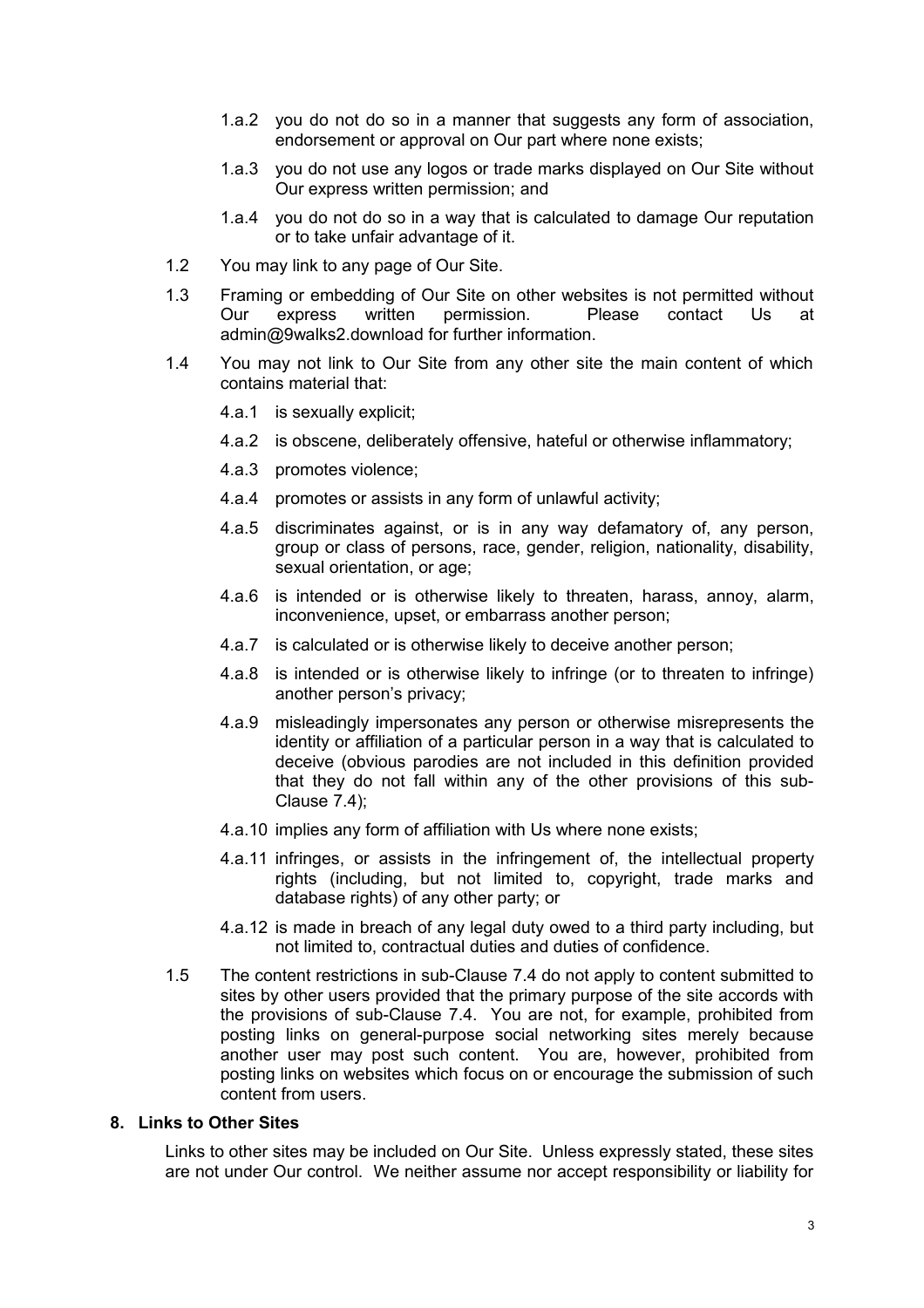the content of third party sites. The inclusion of a link to another site on Our Site is for information only and does not imply any endorsement of the sites themselves or of those in control of them.

### **9. Disclaimers**

- 1.1 Nothing on Our Site constitutes advice on which you should rely. It is provided for general information purposes only.
- 1.2 Insofar as is permitted by law, We make no representation, warranty, or guarantee that Our Site will meet your requirements, that it will not infringe the rights of third parties, that it will be compatible with all software and hardware, or that it will be secure. If, as a result of Our failure to exercise reasonable care and skill, any digital content from Our Site damages your device or other digital content belonging to you, you may be entitled to certain legal remedies. For more details concerning your rights and remedies as a consumer, please contact your local Citizens Advice Bureau or Trading Standards Office.
- 1.3 We make reasonable efforts to ensure that the Content on Our Site is complete, accurate, and up-to-date. We do not, however, make any representations, warranties or guarantees (whether express or implied) that the Content is complete, accurate, or up-to-date. Please note that this exception does not apply to information concerning Paid Content for sale through Our Site. Please refer to Our Terms of Sale for more information.

### **10. Our Liability**

- 1.1 The provisions of this Clause 10 apply only to the use of Our Site and not to Paid Content, which is governed separately by Our Terms of Sale. Limitations and exclusions stated to apply to Content in this Clause 10 may not apply to Paid Content.
- 1.2 To the fullest extent permissible by law, We accept no liability to any User for any loss or damage, whether foreseeable or otherwise, in contract, tort (including negligence), for breach of statutory duty, or otherwise, arising out of or in connection with the use of (or inability to use) Our Site or the use of or reliance upon any Content (including User Content, but not including Paid Content) included on Our Site.
- 1.3 To the fullest extent permissible by law, We exclude all representations, warranties, and guarantees (whether express or implied) that may apply to Our Site or any Content (excluding Paid Content) included on Our Site.
- 1.4 Our Site is intended for non-commercial use only. If you are a business user, We accept no liability for loss of profits, sales, business or revenue; loss of business opportunity, goodwill or reputation; loss of anticipated savings; business interruption; or for any indirect or consequential loss or damage.
- 1.5 We exercise all reasonable skill and care to ensure that Our Site is free from viruses and other malware. However, subject to sub-Clause 9.2, We accept no liability for any loss or damage resulting from a virus or other malware, a distributed denial of service attack, or other harmful material or event that may adversely affect your hardware, software, data or other material that occurs as a result of your use of Our Site (including the downloading of any Content from it) or any other site referred to on Our Site.
- 1.6 We neither assume nor accept responsibility or liability arising out of any disruption or non-availability of Our Site resulting from external causes including, but not limited to, ISP equipment failure, host equipment failure, communications network failure, natural events, acts of war, or legal restrictions and censorship.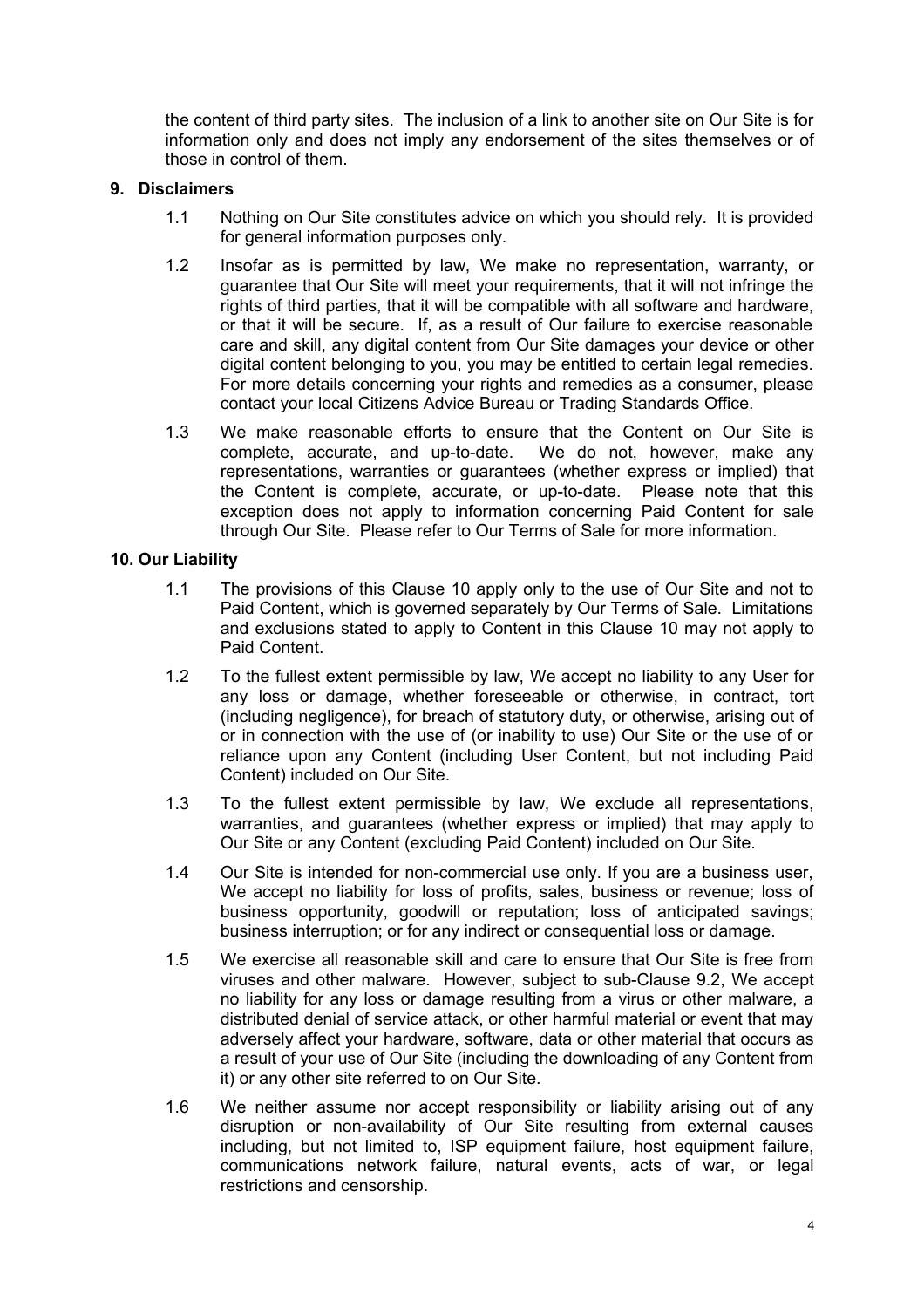1.7 Nothing in these Terms of Use excludes or restricts Our liability for fraud or fraudulent misrepresentation, for death or personal injury resulting from negligence, or for any other forms of liability which cannot be excluded or restricted by law. For full details of consumers' legal rights, including those relating to digital content, please contact your local Citizens' Advice Bureau or Trading Standards Office.

## **11. Viruses, Malware and Security**

- 1.1 We exercise all reasonable skill and care to ensure that Our Site is secure and free from viruses and other malware.
- 1.2 You are responsible for protecting your hardware, software, data and other material from viruses, malware, and other internet security risks.
- 1.3 You must not deliberately introduce viruses or other malware, or any other material which is malicious or technologically harmful either to or via Our Site.
- 1.4 You must not attempt to gain unauthorised access to any part of Our Site, the server on which Our Site is stored, or any other server, computer, or database connected to Our Site.
- 1.5 You must not attack Our Site by means of a denial of service attack, a distributed denial of service attack, or by any other means.
- 1.6 By breaching the provisions of sub-Clauses 11.3 to 11.5, you may be committing a criminal offence under the Computer Misuse Act 1990. Any and all such breaches will be reported to the relevant law enforcement authorities and We will cooperate fully with those authorities by disclosing your identity to them. Your right to use Our Site will cease immediately in the event of such a breach.

## **12. Acceptable Usage Policy**

- 1.1 You may only use Our Site in a manner that is lawful and that complies with the provisions of this Clause 12. Specifically:
	- 1.a.1 you must ensure that you comply fully with any and all local, national or international laws and/or regulations;
	- 1.a.2 you must not use Our Site in any way, or for any purpose, that is unlawful or fraudulent;
	- 1.a.3 you must not use Our Site to knowingly send, upload, or in any other way transmit data that contains any form of virus or other malware, or any other code designed to adversely affect computer hardware, software, or data of any kind; and
	- 1.a.4 you must not use Our Site in any way, or for any purpose, that is intended to harm any person or persons in any way.
- 1.2 When submitting User Content (or communicating in any other way using Our Site), you must not submit, communicate or otherwise do anything that:
	- 2.a.1 is sexually explicit;
	- 2.a.2 is obscene, deliberately offensive, hateful or otherwise inflammatory;
	- 2.a.3 promotes violence;
	- 2.a.4 promotes or assists in any form of unlawful activity;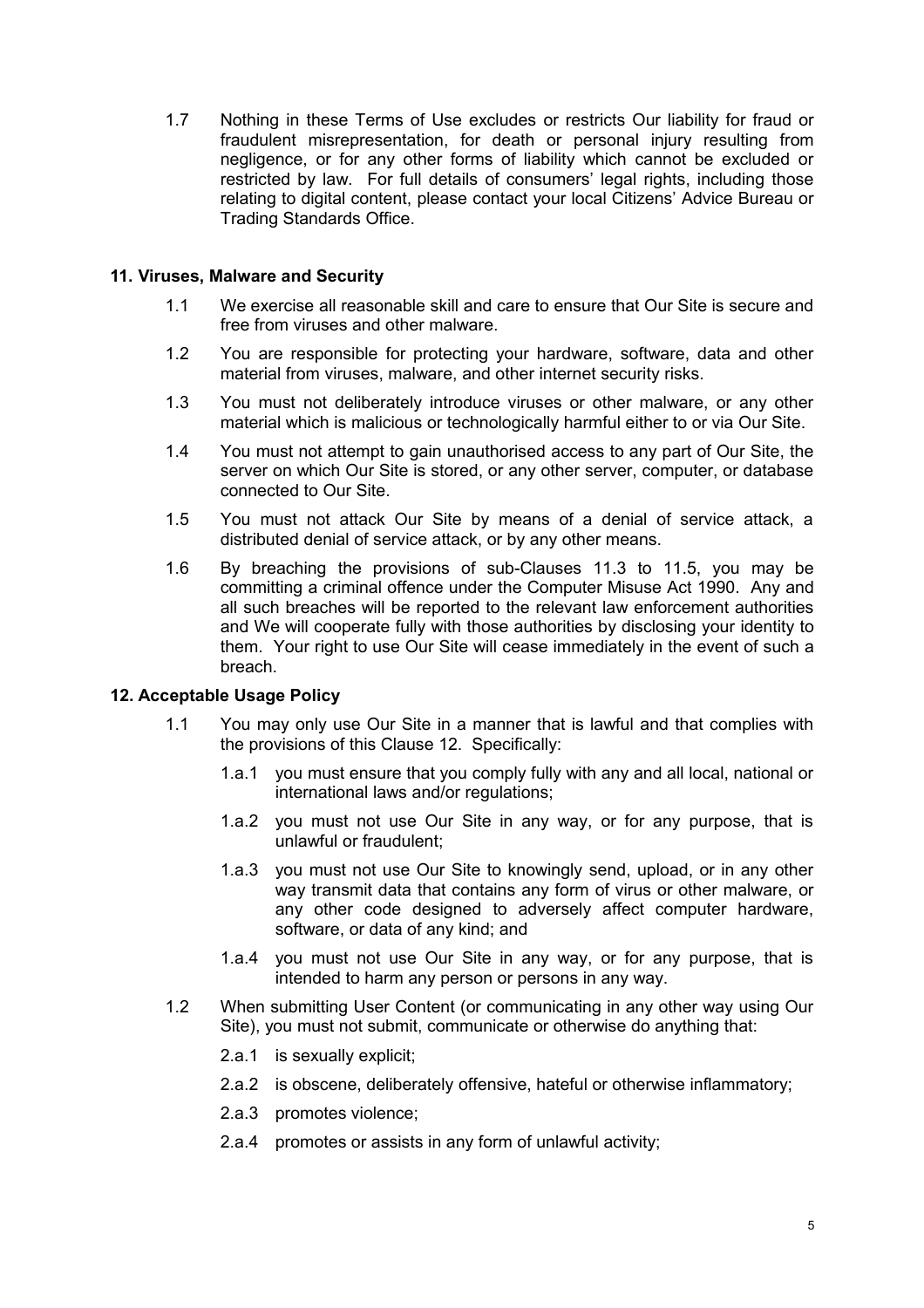- 2.a.5 discriminates against, or is in any way defamatory of, any person, group or class of persons, race, gender, religion, nationality, disability, sexual orientation or age;
- 2.a.6 is intended or otherwise likely to threaten, harass, annoy, alarm, inconvenience, upset, or embarrass another person;
- 2.a.7 is calculated or is otherwise likely to deceive;
- 2.a.8 is intended or otherwise likely to infringe (or threaten to infringe) another person's right to privacy or otherwise uses their personal data in a way that you do not have a right to;
- 2.a.9 misleadingly impersonates any person or otherwise misrepresents your identity or affiliation in a way that is calculated to deceive (obvious parodies are not included within this definition provided that they do not fall within any of the other provisions of this sub-Clause 12.2);
- 2.a.10 implies any form of affiliation with Us where none exists;
- 2.a.11 infringes, or assists in the infringement of, the intellectual property rights (including, but not limited to, copyright, patents, trade marks and database rights) of any other party; or
- 2.a.12 is in breach of any legal duty owed to a third party including, but not limited to, contractual duties and duties of confidence.
- 1.3 We reserve the right to suspend or terminate your access to Our Site if you materially breach the provisions of this Clause 12 or any of the other provisions of these Terms of Use. Specifically, We may take one or more of the following actions:
	- 3.a.1 suspend, whether temporarily or permanently, your right to access Our Site;
	- 3.a.2 issue you with a written warning;
	- 3.a.3 take legal proceedings against you for reimbursement of any and all relevant costs on an indemnity basis resulting from your breach;
	- 3.a.4 take further legal action against you as appropriate;
	- 3.a.5 disclose such information to law enforcement authorities as required or as We deem reasonably necessary; and/or
	- 3.a.6 any other actions which We deem reasonably appropriate (and lawful).
- 1.4 We hereby exclude any and all liability arising out of any actions (including, but not limited to those set out above) that We may take in response to breaches of these Terms of Use.

## **13. Privacy and Cookies**

Use of Our Site is also governed by Our Cookie and Privacy Policies. These policies are incorporated into these Terms of Use by this reference.

## **14. Changes to these Terms of Use**

- 1.1 We may alter these Terms of Use at any time. Any such changes will become binding on you upon your first use of Our Site after the changes have been implemented. You are therefore advised to check this page from time to time.
- 1.2 In the event of any conflict between the current version of these Terms of Use and any previous version(s), the provisions current and in effect shall prevail unless it is expressly stated otherwise.